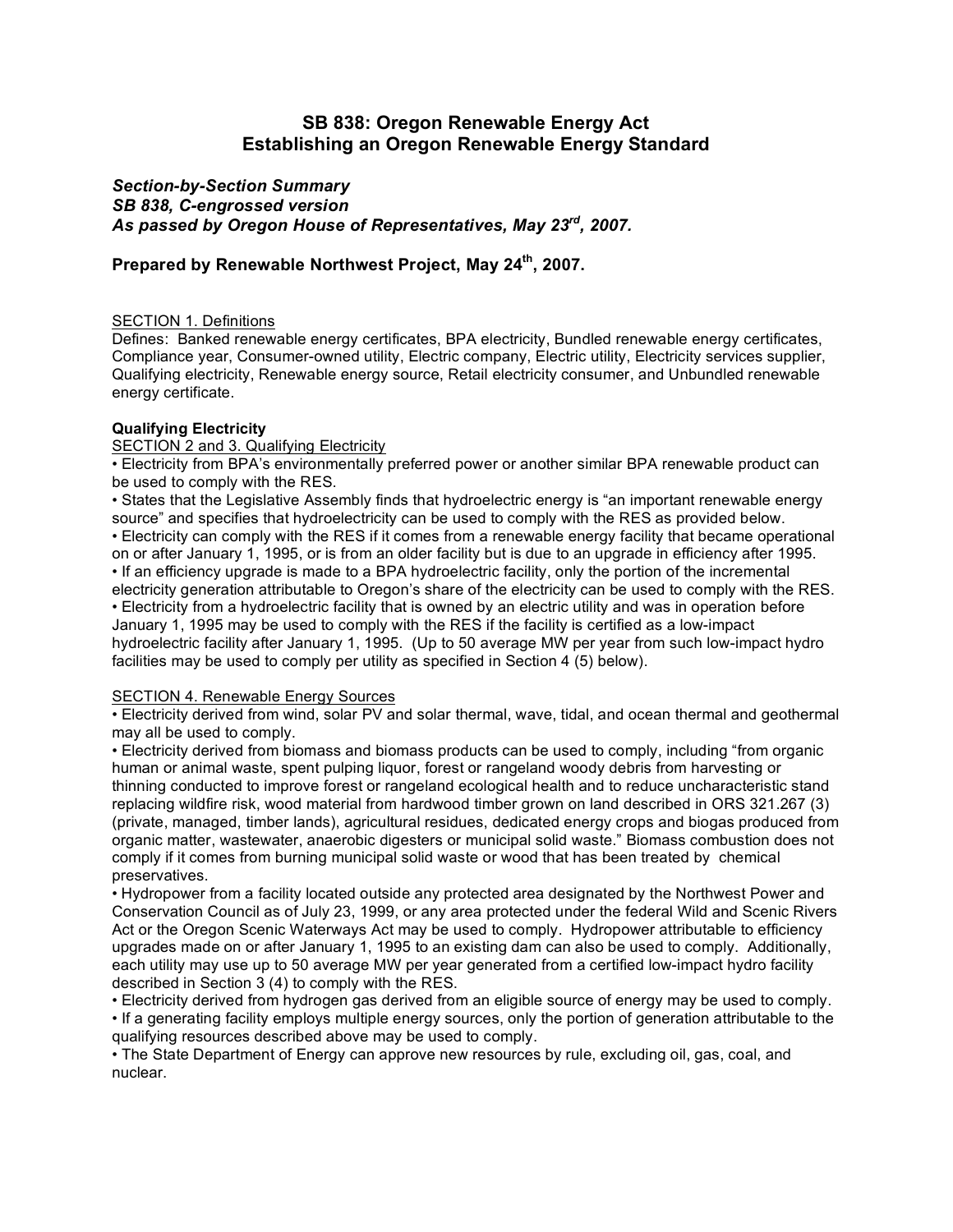### **Renewable Portfolio Standards**

SECTION 5. Specifies that electric utilities must comply with the applicable renewable portfolio standard described in Section 6 or 7 and electric service suppliers must comply with the RPS described in Section 9.

#### SECTION 6. Large utility renewable portfolio standard

• This section applies only to utilities that make sales equaling 3% or more of total retail electricity sales in the state.

• At least 5% of their sales must be from qualifying renewable energy sources starting in 2011 and going through 2014; 15% for 2015-2019; 20% for 2020-2024; and 25% in 2025 and subsequent years. • If a utility grows to exceed 3% of state retail sales in any three consecutive calendar years, they 'drift-in' to the primary standard in the calendar year following the three-year period where their load grew to exceed 3% of state load. If they 'drift-in' to the primary standard, they have to meet targets going forward as follows: 5% starting the fourth calendar year after they become subject to the primary standard; 15% starting the 10<sup>th</sup> calendar year; 20% starting the 15<sup>th</sup> calendar year; 25% starting the 20<sup>th</sup> calendar year.

### SECTION 7. Small and medium utility renewable portfolio standards

• Except as provided in this section, utilities that make sales of less than 3% of state sales are not subject to Sections 1-24 of this Act.

• Utilities serving less than 1.5% of total state load must meet a smaller standard. At least 5% of these small utilities' sales must be from renewable sources by 2025.

• Utilities serving greater than 1.5% of total state load but less than 3% of state load must meet an intermediate standard. At least 10% of these medium-sized utilities' sales must be from renewable sources by 2025.

• The exemption for small and medium-sized utilities described in this section terminates if the utility or a joint operating entity (i.e. a generating cooperative like Pacific Northwest Generating Cooperative) that includes the utility as a member acquires a new contract for electricity from a coal-fired power plant or if the utility or joint operating entity makes a new investment in a coal resource. This subsection does not apply to:

- wholesale market purchases for which the energy source for the electricity is unknown;
- BPA electricity:
- Acquisition of electricity under existing contracts entered into before the effective date of this Act;
- A renewal or replacement contract for an expiring contract entered into before the effective date of this Act;
- Electricity included in a contract for the purchase of qualifying renewable electricity that is necessary to shape, firm or integrate the qualifying electricity;
- Electricity generated by a facility which a utility owns an interest in, or which an electric generating cooperative of which the utility is a member owns an interest in, in either case provided that the interest was acquired before the effective date of this Act; or
- Investments made in a generating facility that uses coal if the investments were made for the purposes of improving the facility's pollution mitigation equipment or the facility's efficiency or are necessary to comply with governmental regulations or standards.

• This exemption also terminates if a utility acquires service territory of an investor-owned utility without their consent.

• A utility is subject to the full standard described in Section 6 beginning in the calendar year following the year in which the utility's exemption terminates under subsections (4) or (5) described above (i.e. investment in coal or acquiring of an IOUs service territory without consent).

### SECTION 8. Exemptions from compliance with renewable portfolio standards.

• Utilities are not required to comply with the renewable portfolio standards described in Sections 6 and 7 to the extent that compliance would require acquiring energy beyond the utility's load and when doing so would displace non-fossil energy.

• Utilities are not required to comply with an RPS to the extent that compliance would displace electricity from existing contracts for the mid-Columbia River dams.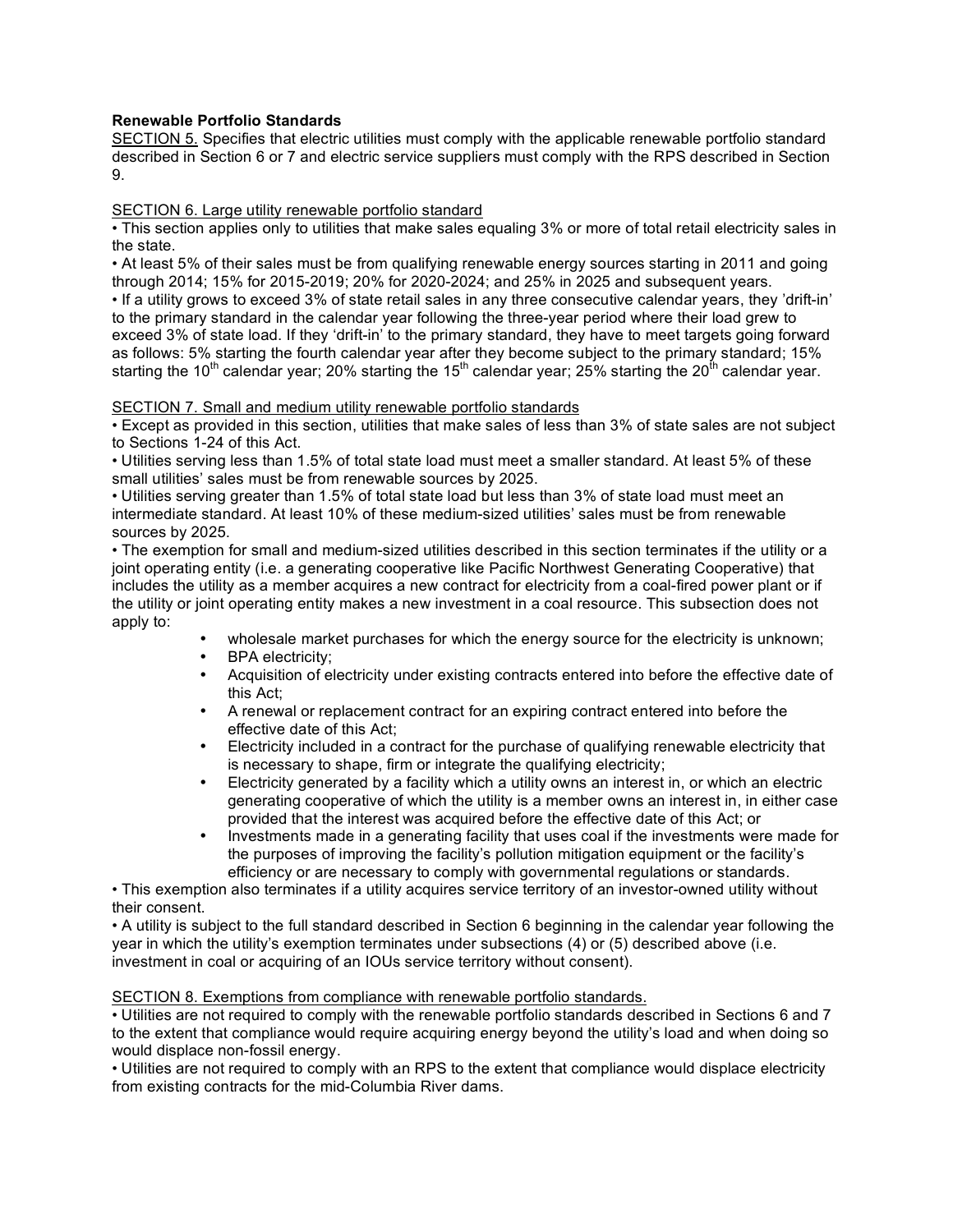• Consumer-owned utilities are not required to comply with the an RPS to the extend that compliance would displace any firm energy commitments of lowest priced BPA electricity.

### SECTION 9. Electricity service suppliers

• An electricity service supplier (ESS) must meet the requirements applicable to the utilities in whose territory the ESS' customers are located.

• If an ESS serves customers located in the service territories of multiple utilities, they may be required to meet an aggregate standard based on the amount of electricity sold by the ESS in each service territory and the requirements of the utilities normally serving those service territories.

• The Public Utility Commission (PUC) will establish procedures for implementation of an RPS for ESSs serving customers in IOU services territory, and COUs will establish procedures for implementation of an RPS for ESSs serving customers in their service territories.

## SECTION 10. Manner of complying

• Utilities can comply with the applicable renewable portfolio standard by a) using bundled renewable energy certificates (RECs) issued for electricity generated during the compliance year; b) using unbundled RECs issued for electricity generated during the compliance year or banked bundled or unbundled RECs; or c) making alternative compliance payments.

• RECs issued or acquired by a utility on or before March 31<sup>st</sup> of a given calendar year can be used to comply with the preceding calendar year, allowing a 3 month 'true-up' period. If used to 'true-up' the previous year, these RECs cannot be used to comply with the current calendar year.

### SECTION 11. Implementation plan, annual reports.

• Investor-owned utilities (IOUs) shall submit an implementation plan, including annual targets and progress towards meeting those targets, to the PUC. These plans must be revised and updated at least every two years.

• The implementation plan filed under this section may include procedures that will be used by an IOU to determine if the costs of constructing a facility or acquiring qualifying bundled or unbundled RECs for compliance are consistent with the PUC's least-cost, least-risk planning standards. (That is, the implementation plan may be integrated with a utility's integrated resources planning process). • An IOU will develop and file an initial implementation plan with the PUC no later than January 1, 2010.

## **Cost Cap**

### SECTION 12. Limits on cost of compliance

• Utilities are not required to comply with a renewable portfolio standard described in Sections 6 or 7 to the extent that the incremental cost of compliance, the cost of unbundled renewable energy certificates and the cost of alternative compliance payments (see Section 20 below) exceeds 4% of the utility's annual revenue requirement for the compliance year. Each year, the PUC will establish the revenue requirement for an investor-owned utility; the governing body of a consumer-owned utility will establish its revenue requirement.

• The revenue requirement will be based on electricity-related operations and does not include amounts spent on energy efficiency programs, low-income energy assistance, the incremental cost of compliance with the RPS, the cost of unbundled RECs or alternative compliance payments. The revenue requirement does include: all operating expenses of the utility during the compliance year, including depreciation and taxes; and, for IOUs, the total rate base of the company in the compliance year multiplied by the rate of return established by the PUC for debt and equity.

• The incremental cost of compliance is the difference in net present value between the levelized annual delivered cost of the qualifying electricity and the levelized annual delivered cost of reasonably available non-qualifying electricity. This cost includes costs of capital, O&M, financing, transmission and interconnection, load following and ancillary services and costs associated with other using other assets to integrate, firm or shape qualifying electricity on a firm annual basis to meet retail electricity needs.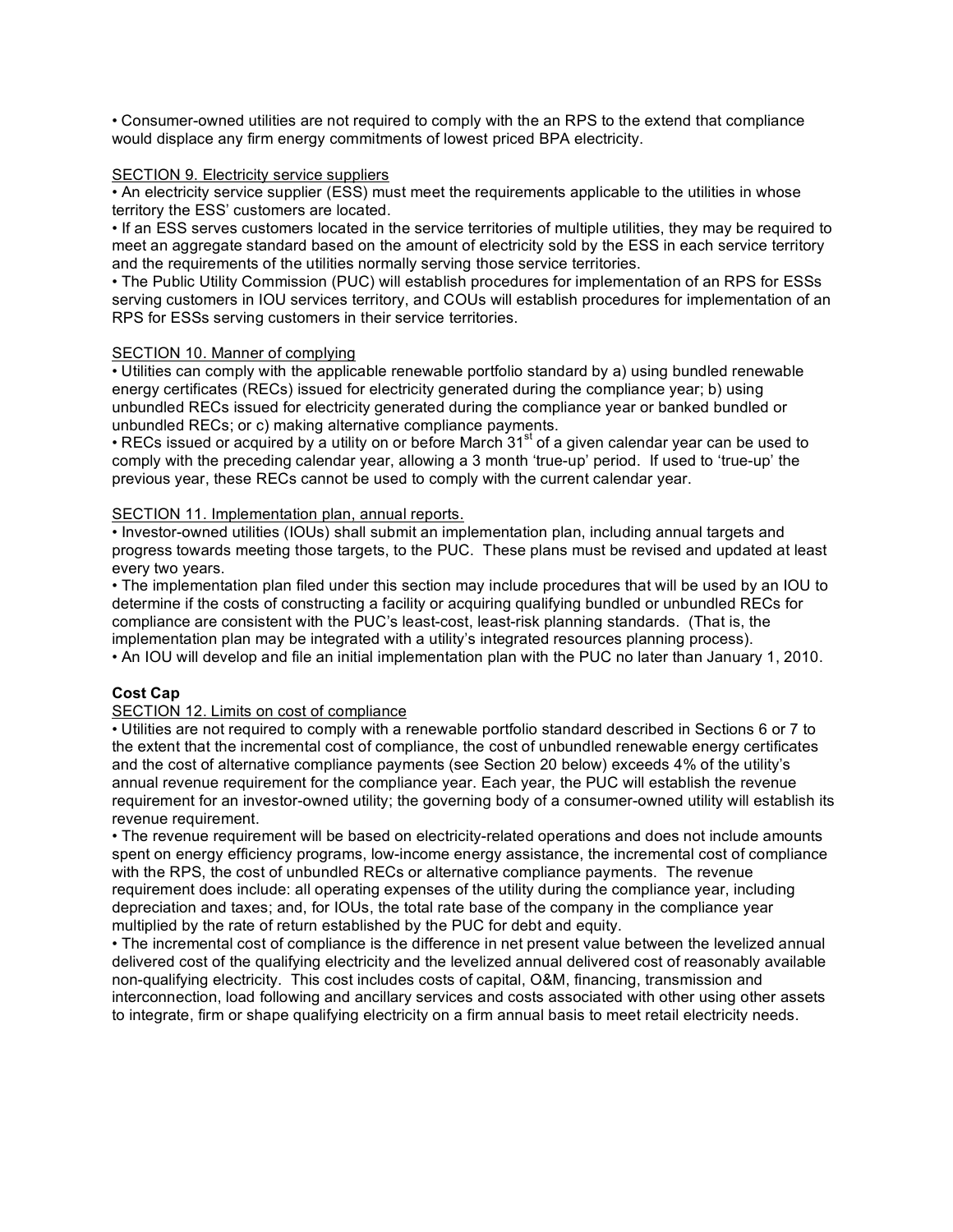### **Cost Recovery and Automatic Adjustment Mechanism**

SECTION 13. Cost recovery

• All prudently incurred costs associated with compliance are recoverable for an investor-owned utility, including interconnection and other costs associated with transmission, shaping, firming, integration and delivery of qualifying electricity. Costs associated with compliance are not an above-market cost for purposes of ORS 757.600-757.687 (relating to eligible uses of the public purpose charge established by Senate Bill 1149)

• The PUC shall establish an automatic adjustment mechanism (AAM) as defined in ORS 757.210 or another method for timely recovery of prudently incurred costs incurred by an IOU to construct or acquire renewable energy facilities or associated electricity transmission. Notwithstanding other laws, the PUC shall conduct a proceeding to establish the terms of the AAM at the request of an interested party. The PUC shall provide parties to the proceeding with the procedural rights outlined in ORS 756.500 to 756.610 including but not limited to opportunity to develop evidentiary records, conduct discover, introduce evidence, conduct cross-examination and submit written briefs and oral argument. The PUC shall issue a written order with the findings of the evidentiary record developed in the proceeding. • An IOU must file with the commission seeking approval of the use of an automatic adjustment mechanism to recover rates. Notwithstanding other laws, the PUC shall conduct a proceeding to determine whether to approve a proposed change to rates under the AAM at the request of an interested party. The PUC shall provide parties to the proceeding with the procedural rights described above and issue a written order with findings on the evidentiary record developed in the proceeding. A filing made under this subsection

### **Renewable Energy Certificates**

## SECTION 14. REC System

• The State Department of Energy (DOE), in consultation with the PUC, shall establish a system of RECs that can be used for compliance, and allows electronic issuance, transfer and tracking of RECs. The DOE may allow use of RECs tracked through a regional trading system, including but not limited to the Western Renewable Energy Generation Information System (WREGIS).

• The validity of a bundled REC for purposes of compliance will not be affected by the substitution of any other electricity for the underlying qualify electricity at any point after generation, allowing for power swapping, shaping and firming of the underlying electricity.

### SECTION 15. RECs that may be used for compliance

• A bundled REC may be used for compliance if the facility that generates the qualify electricity for which the certificate was issued is located in the United States and within the geographic boundary of the WECC and the electricity is delivered to BPA or to an electric utility serving Oregon.

• An unbundled REC may be used for compliance if the facility that generated the qualify electricity for which the certificate was issued is located within the geographic boundary of the WECC.

• RECs issued for BPA environmentally preferred power or other similarly designated BPA electricity may be used for compliance regardless of the location of the generating facility.

## SECTION 16. Use, transfer, and banking of RECs

• RECs may be traded, sold or otherwise transferred by utilities.

• RECs that are not used to comply in a given compliance year may be banked and carried forward indefinitely for compliance in a later year, but banked RECs must be used before other RECs and the oldest banked RECs must be used first (first in, first out)

• Utilities and ESSs are responsible for demonstrating that RECs used for compliance are derived from qualifying renewable energy sources and that the RECs have not been traded, sold or otherwise transferred to another party.

• The same REC can be used both for compliance with both the state RPS and any federal RPS. RECs used to comply with another state's RPS cannot be used to comply with this RPS.

### SECTION 17. Limits on use of unbundled RECs

• IOUs may not use unbundled RECs, including banked unbundled RECs, for more than 20% of their compliance with the large utility RPS described in Section 6.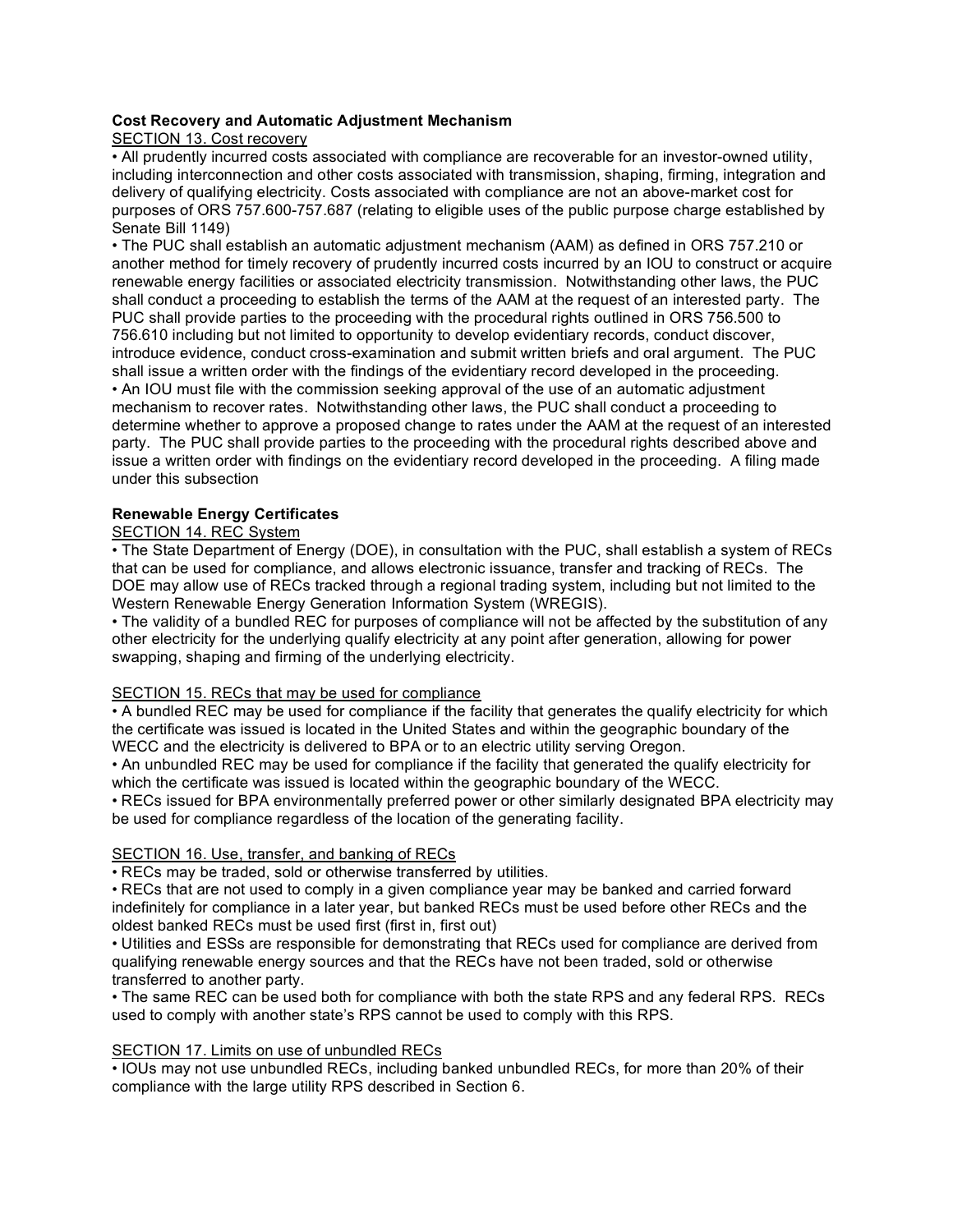• For compliance years before 2020, COUs subject to the large utility RPS may use unbundled RECs, including banked unbundled RECs, for up to 50% of their compliance. Beginning in 2020, COUs may not use unbundled RECs for more than 20% of their compliance.

• There are no limits on the use of unbunded RECs for compliance with the small or medium utility RPSs described in Section 7.

• The limitations on the use of unbundled RECs in this section do not apply to RECs from net metered facilities or off-grid facilities in Oregon, or to RECs from electricity generated in Oregon by a Qualifying Facility under ORS 758.505-758.555 (state PURPA).

### SECTION 18. Multi-state electric utilities.

The PUC shall establish by rule a process for allocating the use of RECs by a multi-state utility (i.e. PacifiCorp).

## **Compliance Reports**

### SECTION 19. Compliance reports.

• Each utility that is subject to the standard shall make an annual compliance report. Investor-owned utilities and ESSs report to the PUC. Consumer-owned utilities report to the members or customers of the utility.

• The PUC shall use this report to determine compliance with an RPS and shall consider:

- The relative amounts of RECs and other payments used by the utility to comply;
- The market prices for electricity or REC purchases;<br>• Whether the actions taken by the utility are contribution
- Whether the actions taken by the utility are contributing to long term development of renewable generating capacity;
- The effect of the actions taken by the utility on retail rates paid by the utility's customers;<br>• Good faith forecasting differences associated with the projected number of retail
- Good faith forecasting differences associated with the projected number of retail electricity consumers and the availability of electricity from renewable sources (i.e. intermittent generating sources);
- For IOUs, consistency with the implementation plan filed under Section 11 and acknowledged by the PUC; or
- Any other factors deemed reasonable by the PUC.

• The PUC shall establish rules and requirements for compliance reports submitted by IOUs and ESSs.

## **Alternative Compliance Payments**

SECTION 20. Investor-owned utilities; electricity service suppliers.

• The PUC shall establish an alternative compliance payment (ACP) rate for each investor-owned utility or ESS subject to the standard, expressed in dollars per megawatt-hour.

• In establishing the ACP rate, the PUC shall base it on the cost of qualifying electricity, contracts that the IOU or ESS has acquired for future delivery of qualifying electricity and the number of unbundled RECs the utility or ESS anticipates using in the compliance year to comply with the RPS. The PUC shall also consider any determinations made in their review of the company's compliance report under Section 19. • The PUC must set the rate to provide adequate incentive for the utility to purchase or generate

electricity in lieu of using alternative compliance payments.

• The commission shall require alternative compliance payments from any investor-owned utility or ESS that does not comply with the standard by using RECs. An IOU or ESS may also elect to use the ACP, subject to a prudence review by the PUC under Section 19 (review of the compliance report).

• An IOU or ESS may not be required to make alternative compliance payments to the extent that the cost of doing so would exceed the cost cap established in Section 12.

• The commission shall determine the extent to which alternative compliance payments may be recoverable in rates. The utility will deposit any amounts recovered in rates in a holding account established by the utility, which will accrue simple interest at the utility's rate of return.

• Funds in a holding account established under this Section can only be spent on the cost of acquiring new renewable energy capacity, efficiency upgrades to existing facilities owned by the utility, or on energy conservation programs. The PUC must approve any expenditures by an IOU from the holding account.

• Amounts collected from customers and spent from the holding account are not included in the rate base and the utility cannot earn a rate of return on them.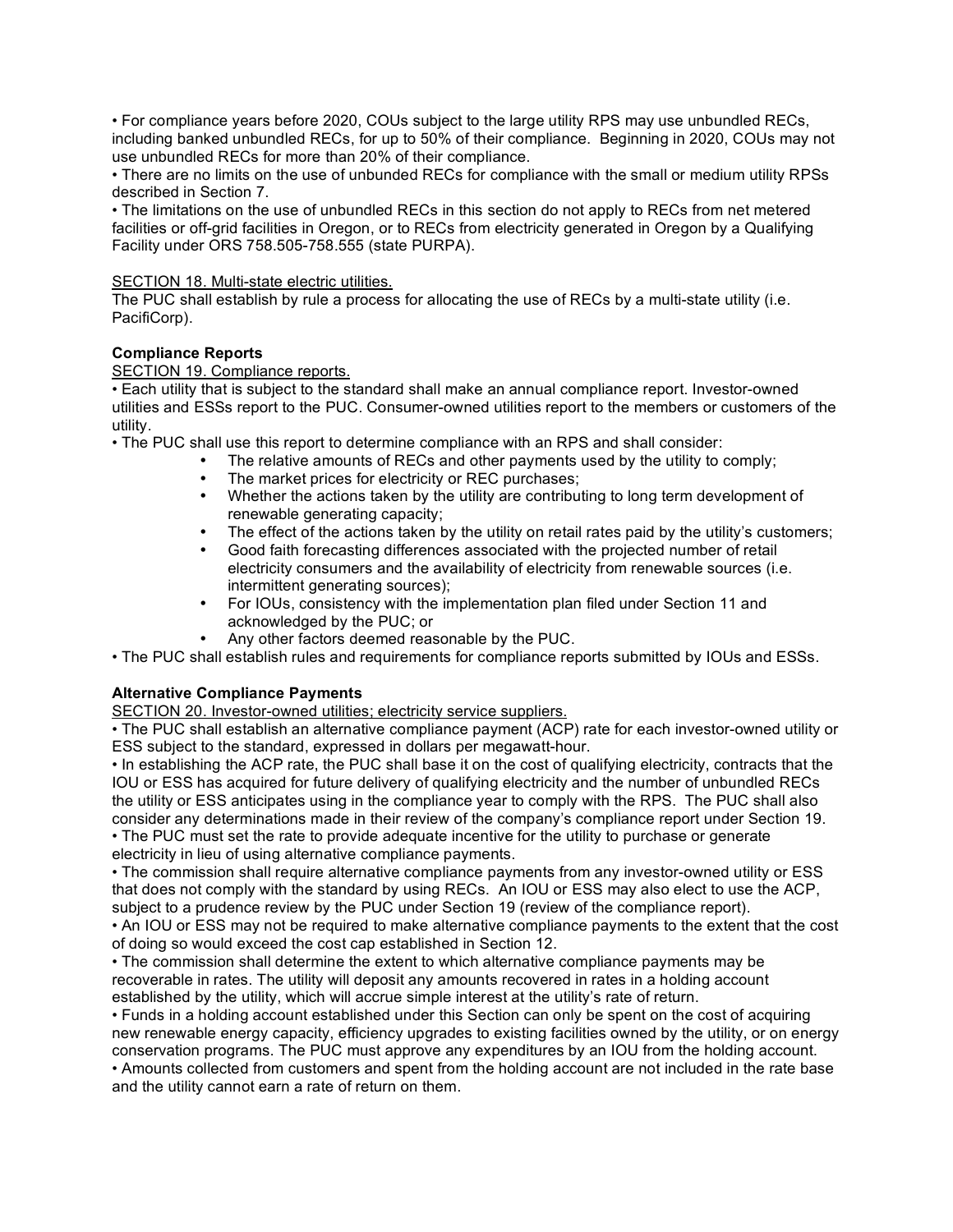• The PUC shall require ESSs to establish holding accounts substantially similar to those provided for IOUs.

• The PUC shall establish initial ACP rates as required under this Section no later than July 1, 2009.

### SECTION 21. Consumer-owned utilities

• The governing body of a consumer-owned utility shall establish an alternative compliance payment rate set in the same manner, to the extent possible, as that used by the PUC.

• Amounts collected as an alternative compliance payment may only be spent on the cost of acquiring new renewable energy capacity, efficiency upgrades to existing facilities owned by the utility, energy conservation programs or on expenses associated with research, development and demonstration projects related to the generation of qualifying electricity by the utility (e.g. on wave power demonstration projects).

### **Penalty**

Section 22. Penalty

• If an IOU or ESS fails to comply with the standard, the PUC may impose a penalty in an amount determined by the commission, in addition to any alternative compliance payment required under section 20.

• Moneys collected through penalty payments shall be transferred to the Energy Trust of Oregon or it's successor.

### **Green Power Rate**

### SECTION 23. Green power rate.

• All Oregon utilities not already required to offer a voluntary green power rate under ORS 757.604 (SB 1149) shall now allow customers to elect a green power rate. The rate shall reasonably reflect costs paid by the utility for the electricity. Prudently incurred costs will be recoverable by an IOU.

• Electricity procured under a voluntary green power rate may not be used for compliance with the renewable energy standard.

• An electric utility may comply with this requirement by contracting with a third party provider.

## **Community-Based Renewable Energy Projects**

SECTION 24. Goal for community-based renewable energy projects.

• The Legislature declares that it is the goal of the state that by 2025, at least 8% of Oregon's electricity come from projects with a generating capacity of less than 20 megawatts. All state agencies shall establish policies and procedures promoting this goal.

### **Job Impact Study**

### SECTION 25. Job impact study

• The state Dept of Energy shall periodically conduct a study to evaluate the impact of this Act on jobs, including the number of new jobs created, the average wage rates, and the provision of health care and other benefits for those jobs, as well as the availability of workforce training opportunities. The first study will be conducted within two years of the effective date of this Act. SECTION 26.

• Sunsets the job impact study on January 2, 2026.

## **Public Purpose Charge**

## SECTION 27, 28 and 29.

• Amends ORS 757.612 (SB 1149) to extend the public purpose charge through January 1, 2026.

• Re-directs the renewable energy portion of the public purpose charge toward small-scale renewable energy projects, and reinstates state PURPA for investor-owned utilities.

• These amendments take effect January 1, 2008.